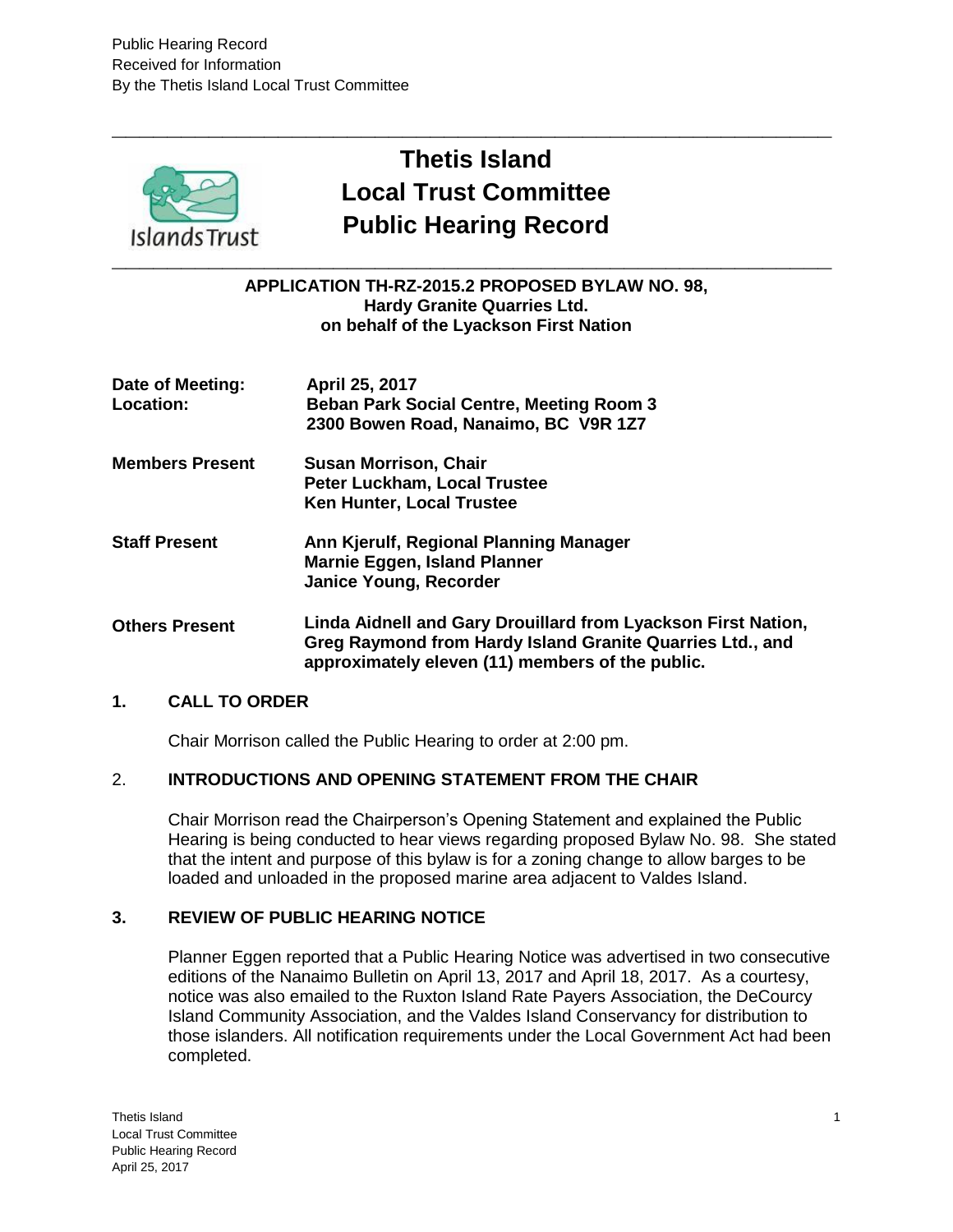Planner Eggen noted that a copy of the proposed bylaw and the public hearing binder had been available for public review at the Islands Trust office on Gabriola Island. A copy of the complete public hearing binder was available during the public hearing as well as a Public Hearing submission box for written submissions.

Planner Eggen explained that the purpose of proposed Bylaw No. 98 is to amend the Valdes Island Rural Land Use Bylaw No. 42 by rezoning approximately 0.27 hectares (0.67 acres) of marine area, adjacent to Lyackson IR3, Valdes Island, from Marine Conservation (W1) to Marine Barge Facility (W7) to allow barge loading and unloading.

The proposed bylaw was referred to 16 agencies and 9 First Nations. Planner Eggen reported that 12 responses were received. Seven responded that their interests were unaffected; Cowichan Tribes deferred to Lyackson First Nation, Lyackson First Nation responded that they had no issue with the application. Transport Canada responded that they had no perceived or potential conflicts with the Navigation Protection Act and the Archaeological Branch recommended that archaeological standards and practice are in place. Two public submissions were received during the notification period; one was supportive and the other was unsupportive.

## **4. PUBLIC COMMENTS**

Chair Morrison opened the floor for public comments on proposed Bylaw No. 98.

Linda Aidnell, Lyackson First Nation, expressed concerns about unauthorized access to the island and increased freighter traffic.

Greg Raymond, Hardy Granite Quarries Ltd., further explained the paradigm of the barge dock facilities.

Dave Yardley expressed concerns regarding expansion of this operation and for increased noise levels.

Greg Raymond responded that there are no plans for expansion and that quieter technology is being implemented.

Jeremy Baker expressed his understanding that First Nations are looking to make changes to avail more income sources.

Dr. Victoria Scott expressed concerns of letting go of Marine conservation status and this setting a precedent for future development. She was also concerned for the bird population being at risk and potential oil spills; however, overall she expressed understanding that Lyackson First Nation should be able to do as they like with their land.

Colin Fraser would like the applicant to consider off loading on the other side of the island, which may be deemed more appropriate for this kind of operation.